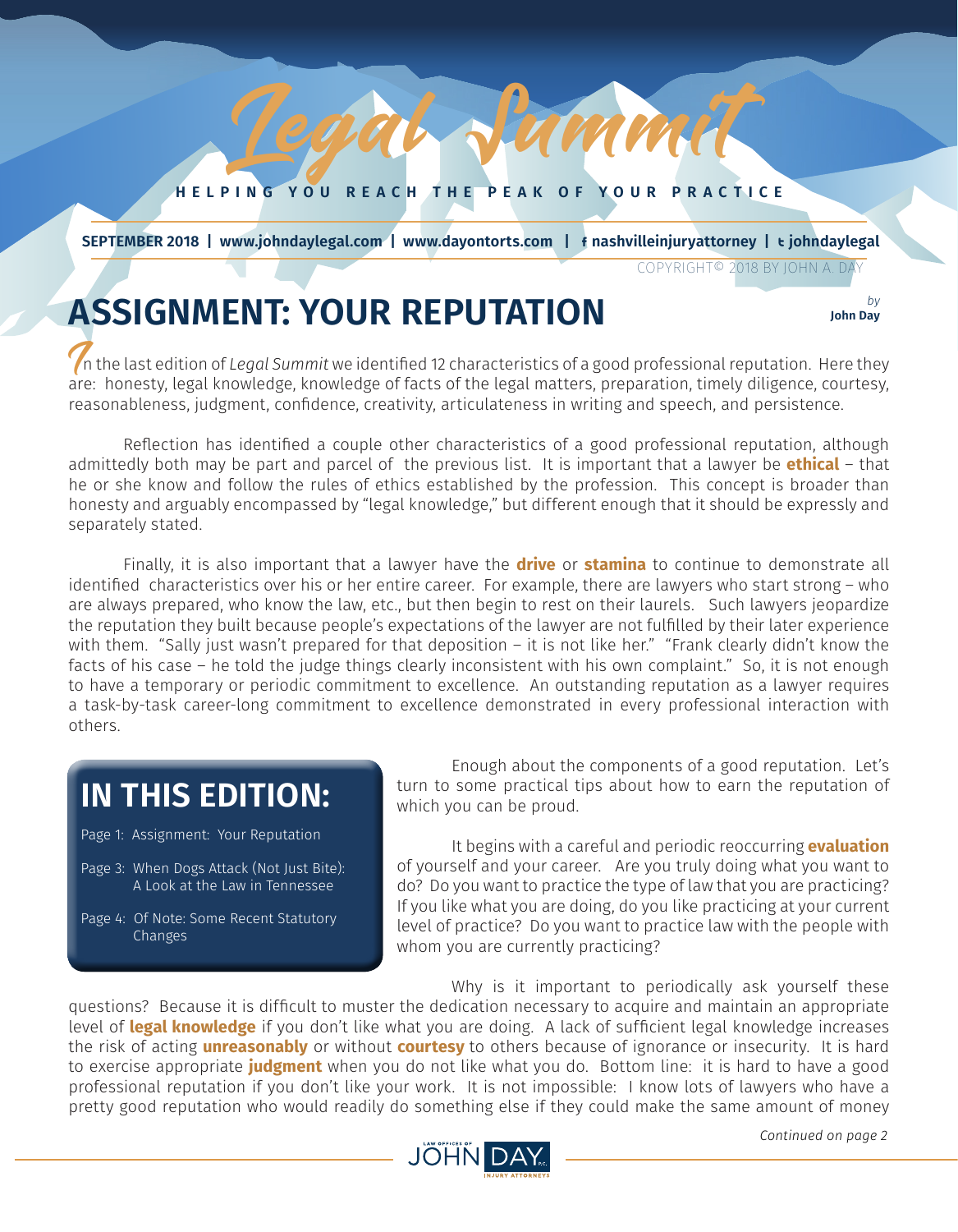or more. These folks are not great lawyers – not leaders in their field – but they check all of the other boxes. But, for most of us, we are more likely to obtain and maintain a good reputation if we are doing something we actually like to do.

The same is true if you are frustrated with the level at which you are practicing. You may be doing what you want to do, but you desire to move up (or down) in the level of complexity of your work. This may be to enhance professional satisfaction, make more money, reduce stress, etc. Or you may like what you are doing, but do not like or trust the people with whom you work. Each of these situations complicates your effort to establish and maintain a good professional reputation.

Your personal life impacts your professional work experience as well. Troubled marriages, children facing life struggles, health issues, financial difficulties – all of these things impact your ability to perform your best work and be at your best every single day.

So, a periodic evaluation of your life situation – both personal and professional – will allow you to identify issues and create an action plan to put you on the path where you attain personal and professional peace of mind. Depending on the issues you identify, you may benefit from the services of a counselor or professional coach to guide you along the path. Do not be afraid to ask for help – there are folks out there who do this type of work for a living. A well-trained, experienced counselor or coach can help you identify issues, create an action plan, and help you maintain accountability for implementing that plan.

I have spoken on this issue many times in multiple states. Several people have told me directly, and I have also heard through the grapevine, that they took this advice to heart and made the decision to quit practicing law. I believe that such a decision, made after careful reflection, does not reflect personal failure but instead reflects real courage. The practice of law is not for everyone. If you do not enjoy it, and cannot develop a means to make it enjoyable, then do yourself and your family a favor and come up with a plan to transition to something else. By definition, you have the brains and the drive to bring value to any workplace where you truly want to be. Or to create the workplace of your dreams. Do not labor in the law vineyard if you are miserable.

Likewise, do not be afraid to transition the nature of your practice or your practice environment to something else if doing so likely will materially enhance your professional satisfaction. This will involve some level of risk, some performance of due diligence, and development of a plan, but you likely will be able to make a transition.

So, my advice is take the next opportunity and set aside some quiet time to ask yourself some tough questions about your life, personally and professionally. Capture your thoughts in writing. Allow yourself to dream about what you want your career and life to look like. Figure out how you can move your life and your career toward that dream. And then, implement that plan. In doing so, you will start to build the foundation of a good reputation, either as a lawyer or your new chosen line of work.

"He who is intelligent and prudent does not act at his peril, in theory of law. On the contrary, it is only when he fails to exercise the foresight of which he is capable, or exercises it with evil intent, that he is answerable for the consequences."

> - Oliver Wendell Holmes, Jr., *The Common Law* 108-09 (1881).

J*ohn Day is the founder and owner of the Law Offices of John Day, P.C. He is a Fellow of the American College of Trial Lawyers. He has authored four books, over fifty articles and given more than 300 speeches on legal topics. He represents plaintiffs in injury and wrongful death cases, and also accepts commercial litigation matters.*

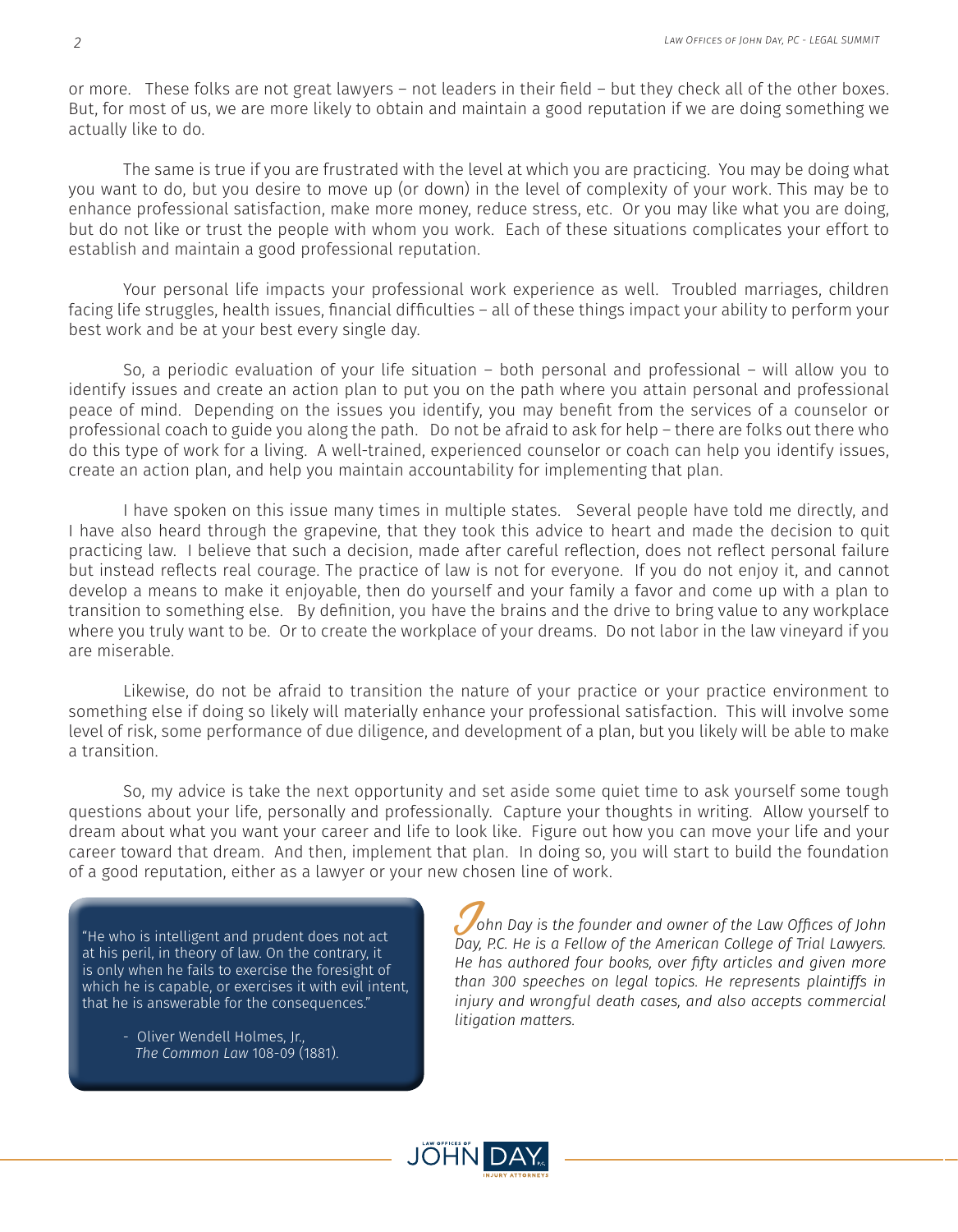## **WHEN DOGS ATTACK (NOT JUST BITE)**

*by* **Caroline Hudson**

**A LOOK AT THE LAW IN TENNESSEE**

Dog attacks generally occur in two situations: (1) when the dog is running at large or (2) when the dog attacks a person on its owner's property. Dog-inflicted injuries usually occur:

- Through physical contact with a person: when a dog bites, jumps on, knocks down, or runs through a person's legs;
- Without physical contact with a person: when a dog lunges at, jumps at, chases, barks, growls, snarls, or bares its teeth at a person;
- On a leash: when the dog's owner does not have the dog under control and the dog's leash tangles or trips a passerby.

One of above scenarios happened in Franklin County, Tennessee, to Donna Acklen when she was walking near her home and dogs attacked and killed her. As a result, the Tennessee legislature enacted the Donna Acklen Act (the Act) in 2007, which created a statutory cause of action against a dog owner when their dog attacks, injures, and/or causes death to a person.<sup>1</sup> The Act established that dog owners have a duty to keep their dog under reasonable control and to keep the dog from running at large.<sup>2</sup> Running at large is defined as allowing a dog to be on either public or private property without consent. This includes streets, highways and roads.<sup>3</sup> If an owner breaches these duties, the owner is strictly liable for the injured person's damages.<sup>4</sup>

There are a number of exceptions that the legislature carved out to this Act, including the following: (1) when the injury occurs when a military or police dog is performing its official duties; (2) when the injury occurs when the person is trespassing upon the dog owner's private, nonresidential property; (3) when the injury occurs when the dog was protecting its owner or another innocent party from attack; (4) when the injury occurs when the dog is secured in a confined kennel, crate, or other enclosure; (5) when the injury occurs because the injured person entices, disturbs, alarms, harasses, or provokes the dog.<sup>5</sup>

There is also the residential exception.<sup>6</sup> This exception applies if a person is injured by a dog on the dog owner's property.<sup>7</sup> The injured person must show that the dog's owner knew or should have known of the dog's dangerous propensities.<sup>8</sup> Dangerous propensities can mean a dog's playfulness or mischievousness on top of a vicious temperament.<sup>9</sup> An injured person can establish a dog's dangerous propensities by showing that the owner previously knew of the dog's prior harmful conduct to a person, among other ways.

Dog owners should be aware of the above and know whether their dogs have a history of attacking or biting other animals or persons. If a dog does have a history of attacking or biting, a dog owner might consider the following when visitors come onto their property: restrain and prevent the dog from coming into contact with visitors and consider warning visitors of the dog's presence when the dog is in a fenced enclosure on the dog owner's property.

1 S.B. 143, 105th Leg., 2007 Reg. Sess. (Tn. 2007). Section (c)(1) of the Act abrogates any common law claim, which falls within its parameters. *See Searcy v. Axley*, 2017 WL 4743111, at \*6 (Tenn. Ct. App. 2017).

2 Tenn. Code Ann. § 44-8-413(a)(1).

<sup>3</sup>ld. § 44-8-413(e)(2).<br><sup>4</sup>ld. § 44-8-412 (a)(1)

 $4/4$ , § 44-8-413 (a)(1).

 $^{5}$ Id. § 44-8-413(b).

 $\frac{6}{7}$ *Id.* § 44-8-413(c).<br> $\frac{7}{7}$ *Id.* (c)(1).

9 *Moore v. Gaut*, No. E2015-00340-COA-R3-CV, 2015 WL 9584389 (Tenn. Ct. App. Dec. 30, 2015).





*Id.* (c)(1). 8 *Id*. In *Searcy v. Axley*, the Court of Appeals discussed how the court had previously described this burden by requiring that "the dog owner knew of the dangerous disposition of the dog, but that the 'injuries result[ed] from [such] known vicious tendencies or propensities.'" *Searcy*, at \*6 (citing *Mayes v. LaMonte*, 122 S.W.3d 142, 145 (Tenn. Ct. App. 2003) (quoting *McAbee v. Daniel*, 445 S.W.2d 917, 925 (Tenn. Ct. App. 1968)). The Court included that the "'[t]he question in each case is whether the notice was sufficient to put the owner on his guard and to require him, as an ordinarily prudent man, to anticipate the injury which has actually occurred.'" *Searcy*, at \*6 (citing to 13 AM. JUR. 2d Knowledge of Animal's Vicious Propensities § 3).